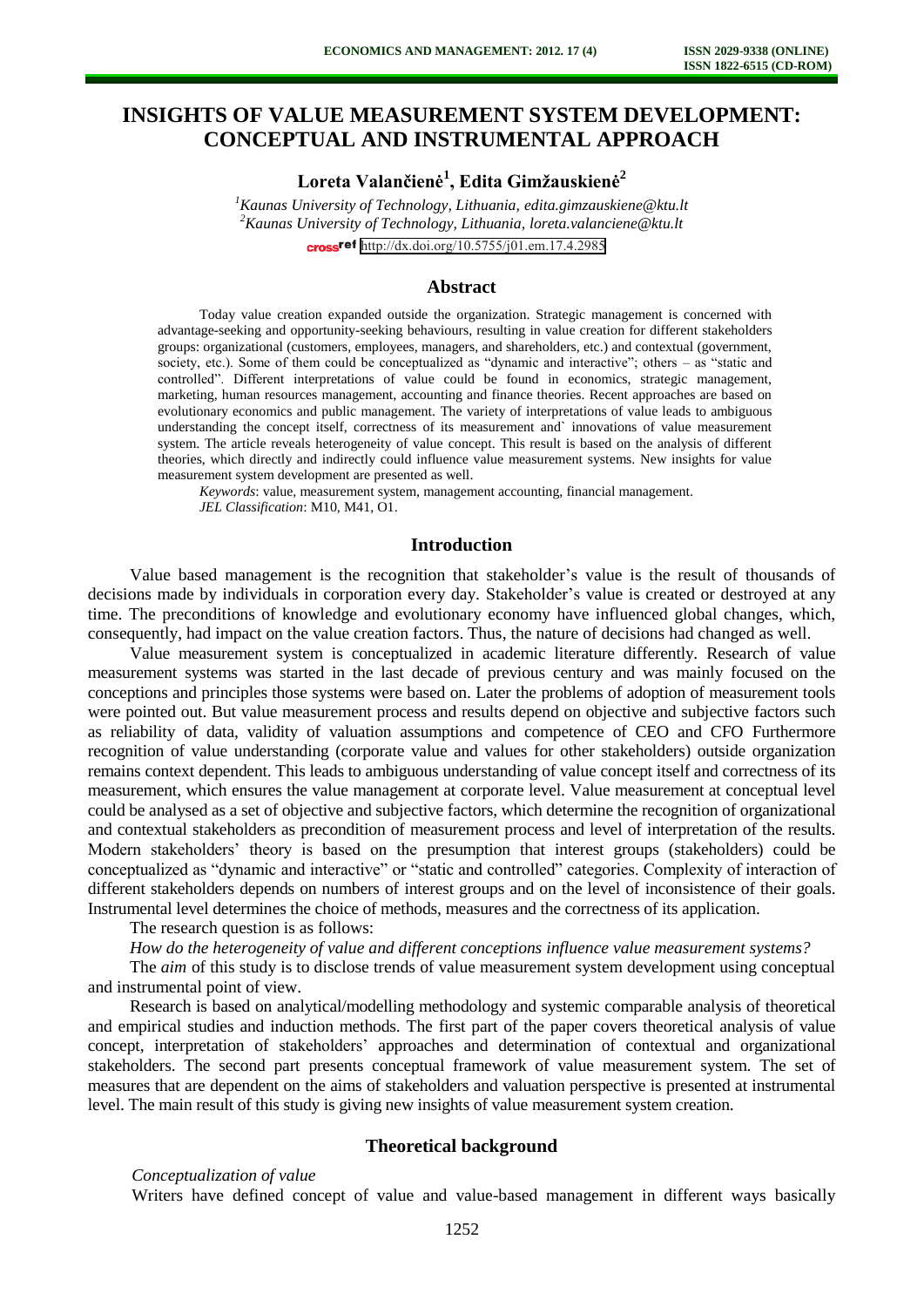depending on the purpose of their analysis. Most of them were derived from the field of economics, namely exchange, utility and labour value theories. Different interpretations of value could be found in marketing, human resources management, accounting and finance. Furthermore, considerable amount of strategy and organizational behaviour literature on competitive advantage is closely linked to value concepts and preferential choice. Recent approaches are based on evolutionary economics and public management.

However, the only way to measure the value of a company is to use the financial metrics, namely to calculate future discounted cash flows. This means that the concept of value in most cases remains shareholder orientated. From one point of, competition between organizations in financial markets means than the best investment projects attract capital and the financial resources are used in the most productive way. The result of productive use of financial resources leads to the growth of products and labour markets and growth of economy. This preposition is in line with Adam Smith's point of view that benefits of individual investors create the value for society. On the other hand, value creation process in a particular organization is contingent in terms of external environment and organization itself.

Although research on value in marketing is based on the concept of trade-off, that is derived from economic theory of utility. This view of value based on economics states that consumers spend their income so that to maximize the satisfaction they get form product (Bowman and Ambrosi, 1998). This neoclassical theory has provided the basis for consumer value, customer value and relationship value concept. Other researchers consider value in the contexts of labour value theories. This body of work considers how positive differential advantage is derived from the actions of labour (Lado and Wilson, 1994). This approach implies that labour can be a source of firm heterogeneity and hence a source of value (Bowman and Ambrosi, 1998).

Changes of customer's requirements, intensity of competition, changing internal and external factors of organizational environment resulted that effective competitive positioning is a primary factor influencing organization's ability to create value and wealth not only for shareholders, but also stakeholders and broader society. Besides the fact that the main objective of an organization remains to maximize shareholder profits, using theory of rationality, today value creation expanded outside the organization. Strategic management/entrepreneurship is concerned with advantage-seeking and opportunity-seeking behaviours resulting in value for different stakeholders: individuals (customers, employees, managers, and shareholders, etc.), organizations (private and public) and society.

#### *Stakeholder approach*

The stakeholder approach to understanding organizations in their environments has shifted to a broader perception of organizational roles and responsibilities beyond profit maximization as compared to the traditional shareholder perspective (Foster and Jonker, 2005). An organization is defined in terms of the grouping of stakeholders in which it is immersed (Johansen and Nielsen, 2011). Its mission is not providing benefits, i.e. profits, for shareholders and owners but rather integrating interests and claims from other stakeholder groups into the balanced strategic management of the business (Mitchell et al., 1997; Friedman and Miles, 2006).

Freeman originally defined stakeholders as "groups and individuals who can affect, or are affected by the achievement of an organization's mission. Generic stakeholder groups include customers, consumers, employees, unions, competitors, suppliers, governments and investors. Stakeholder management refers to the necessity of an organization to manage its relationship with stakeholder groups on an action-oriented basis (Freeman, 2005). Since Freeman's introduction of stakeholder theory, a postmodern or constructionist approach has replaced the idea of "stakeholder management" with that of "stakeholder enabling". The shift indicates a move from a static and instrumental perception of stakeholders as groups who can be "managed" towards a notion of stakeholders as groups involved in dynamic interaction with post-bureaucratic, networked organizations" (Calton and Kurland, 1995; Friedman, 1984; Miles et al , 2012). Contained in the idea of "stakeholder enabling" is an increased focus on establishing and maintaining mutually beneficial dialogues, where the organizational license to operate can be established or negotiated.

The main stakeholders could be classified into two broad interactive groups: contextual and organizational. Contextual stakeholders are passive in relation to the particular organization's activities and value creation, but they shape the external environment and business conditions. Those stakeholders are society, government and state's regulators. The organizational stakeholders are active in relation to particular organization's activities and value creation process. Those stakeholders are shareholders, customers, suppliers, financial institutions, managers and employees. Complexity of interactions of different stakeholders depends on the number of interest groups and on the level of inconsistence of their goals. The complexity level of the aims and interests of those groups and the intensity of interaction between them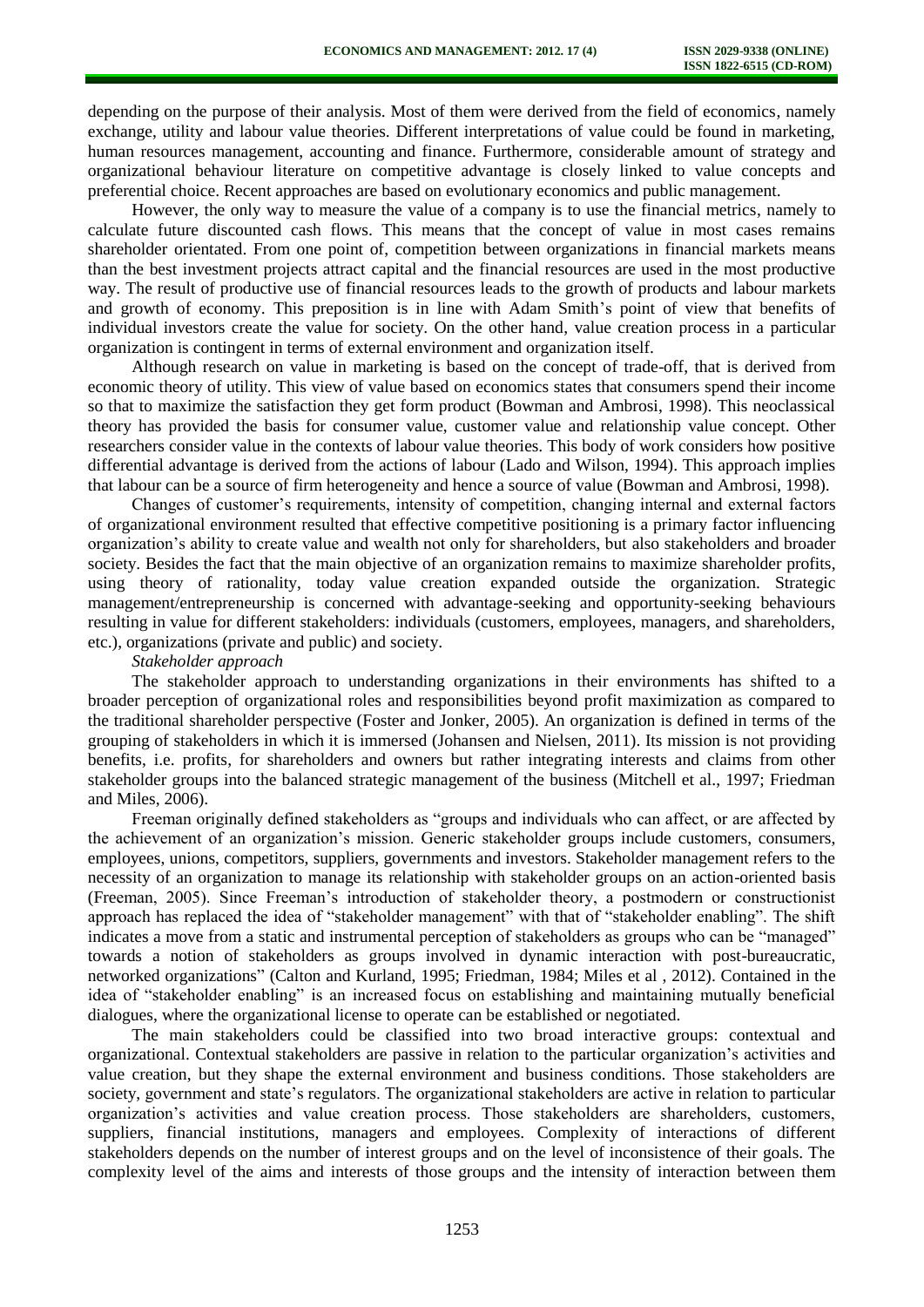determines the space where value could be created.

*Contextual stakeholders* 

Creating wealth for owners is typically interpreted as "financial wealth," which is a primary goal. However, owners/entrepreneurs may also achieve other forms of wealth, such as "socio-emotional wealth" (Berrone, Cruz, Gomez-Mejia, & Larraza-Kintana, 2010) and personal happiness. Increasing the wealth of owners should contribute positively to additional economic activity (e.g., job creation, technological advancement, and economic stability and growth) and thereby benefit the society. There is potential for other social benefits as well. To achieve these longer term and major outcomes, several interim outcomes are likely to be critical, such as creating new technologies or developing innovations with value-creating potential.

Value creation depends on both the side processes and the ties where the amount of value realized by the target users and an exchange of a monetary amount for the value that is received. Existing studies agree that these ties should and do create new and appropriable social benefits from private infrastructure investments and dwindling state finances to innovative solutions for inequality, poverty alleviation, human development and sustainable development. Government has a constructive and catalytic role in promoting entrepreneurship, providing the social and physical infrastructure, ensuring access to education and finance, and supporting technology and innovation. Government has consequences, positive and negative, for the development of the "society." Benefits for organization could be determined by forecasting future activities and results, minimizing risk and capital costs. This is the case not only concerning investments in infrastructure, technology, and education but also concerning financial, trade, intellectual property rights and competition policies. (Stigliz, 2011). However, these ties have appropriable benefits to society, for which it is able and prepared to pay either directly — as consumers, or indirectly — as taxpayers. It also ensures future growth of cash flow for the organization.

*Organizational stakeholders* 

The organizational stakeholders group could be analysed using relationship value management framework that categorises six interest groups, namely customer markets, internal markets, supplier/ alliance markets, referral markets and recruitment markets, which need to be managed for improved value creation and delivery. Those interest groups could be conceptualized as value components (customers, employees, managers and external interest groups including shareholders and suppliers). The activities that have to be managed involve key elements such as value determination, value creation, value delivery and value assessment. Those activities are realized in sub cycle of each value component. The framework suggests that activities within the customer component are customer attraction, creating customer satisfaction and ensuring customer retention. Activities within employee component involve employee recruitment, satisfaction, and retention. Stakeholder (shareholders, investors and suppliers) engagement, satisfaction and retention are the activities that concern the last external value component. (Payne, Holt, Frow, 2001).

Anderson et al. (2006) suggest that organizations typically adopt one of three alternative approaches, identifying: the benefits a company delivers to customers; the benefits relative to those competitive offerings; and the key benefits truly valued by customers. They contend that the third approach is preferable, as customers will perceive the supplier as highly focused on relevant benefits. Determination of value that organization could deliver for customers ensures attraction of the new customers, their satisfaction and retention. However, the higher customers' interest for quality; license to consume and distinctiveness leads to higher investments to relations management and, in turn, to costs. The value that customers deliver to the organization in terms of profit obtained for customers over customer lifetime value should be measured as well. This means that value creation for customers and value creation for organization functions in different directions and organization needs to evaluate the breakeven point that ensures that the particular level of investments to customer attraction, satisfaction and retention that meets targeted economic value for organization itself.

Employees have an interest in keeping their jobs, but also increasingly, in having a safe and healthy work environment that allows them to develop and construct their identities and to express themselves in meaningful ways through their work. It is also of great importance that employees have a close and relevant relationship to their organizations in order to act as good ambassadors in the environment (Christensen et al., 2008). Employee (managers') value can also be considered from two perspectives – the value employees (managers) deliver to the organization, and the value the organization delivers for employees. Employees are active participants in the process of value creation for customers. The motivation to create value depends on the satisfaction of the employees that, in turn, depends on managers, their aims, entrepreneurship features and leadership style. Attraction, satisfaction and retention of qualified employees and managers are critical for extended cycle of value creation process. Turnover of employees has negative impact for business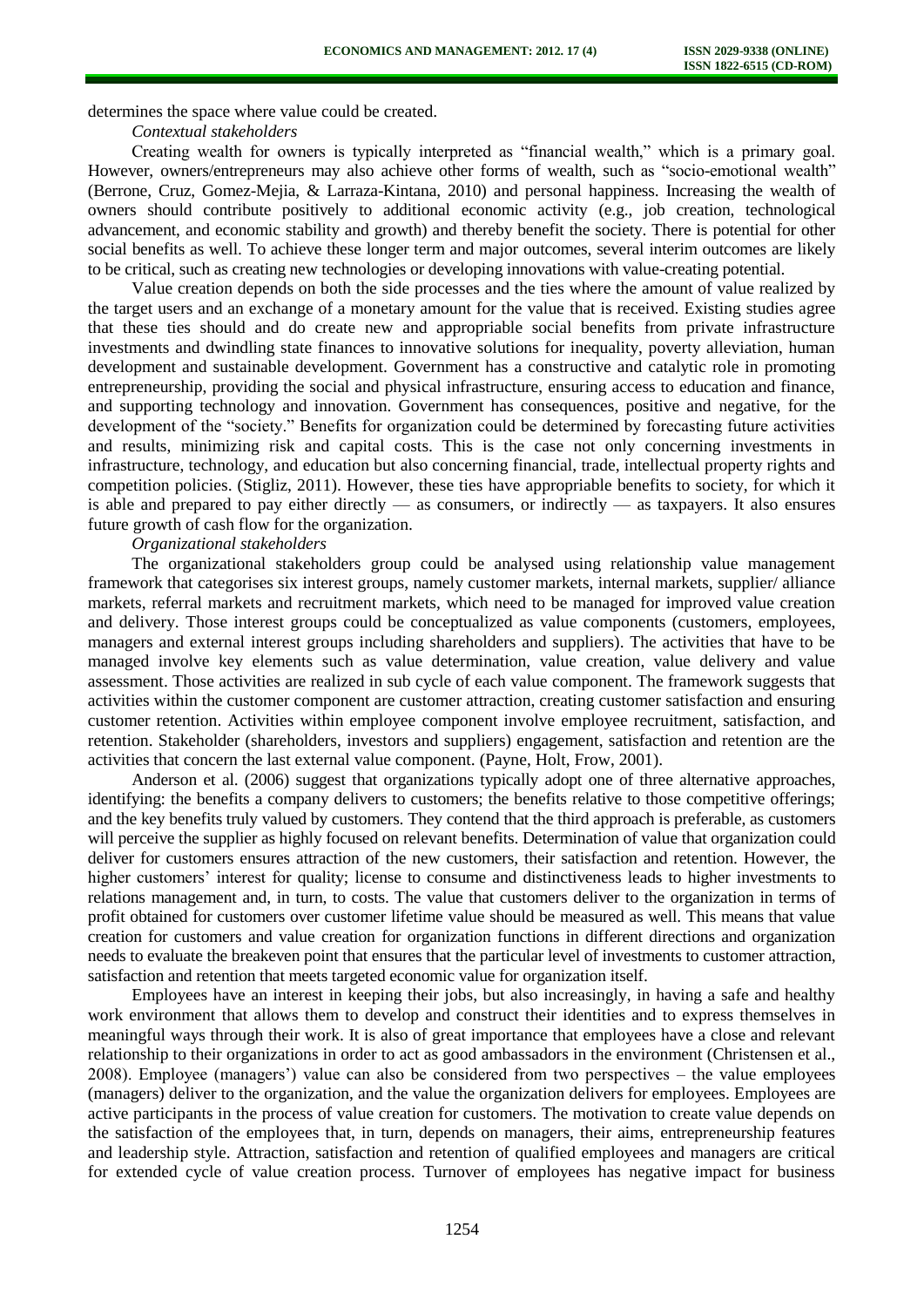processes and determines additional costs of employees' recruitment and coaching. Changes in management team usually determine changes in routines, leadership style and sometimes-organizational culture. The value the organization delivers to the employee has been discussed in some detail within the organizational behaviour literature. Social exchange theory suggests that there is expectation and preference for balance in relationships. Mutual beneficial behaviour creates feeling of obligation. If organization creates benefit for workforce, the employees will be more likely to support organization and its goals.

Suppliers and alliance relationships can both be viewed as enterprise partners. Suppliers typically provide physical resources or services to a business. Alliance partners are also a form of supplier. However, they typically supply competences and capabilities that are more knowledge-based. Suppliers have to live up to their customers' claims and expectations in order to keep their business profits. Consequently, they have to present themselves as attractive and innovative market actors by adopting corporate branding, strategic communication and reputation instruments from large corporations (Morsing et al., 2008). In this context the suppliers seek commitment, long-lasting relationships and inclusion. The organizations interest is reliability of the supplier, partnership in the value creation process and particular level of integration of strategies, goals, activities and systems.

The concept of shareholder value is well developed since the ownership shifted from individual ownership to wider context as far as board managers were concerned with value creation goals and investors were interested in economic value of future returns. The increasing power and influence of financial markets have driven the companies' boards to regard the creation of shareholder value as their primary business focus. The stock market's reaction to bad management and corporate governance practices following business crises and scandals can often be risky business for investors (Maak, 2008). On the one hand, investors' stake is related to risk minimization; responsible investment that leads to particular level economic returns, measured using such metrics as economic value added (EVA), shareholder value (SVA) and market value added (MVA). On the other hand, issue of value the shareholders deliver to organization seems to be of less interest in academic literature. However the benefits organization gets from loyal shareholders is important as well. The leaders of the world in terms of high customer loyalty and retention are privately owed; mutual companies or public companies sustain the high level of shareholders loyalty that use the result of the value delivered for organization.

#### **Development of the framework of value measurement system**

#### *Conceptual level*

At conceptual level, contextual and organizational stakeholder groups shape the design of value measurement system. Impact of stakeholders for value measurement system could be determined by two variables: the level of complexity and the synergy of benefits the stakeholders and the organization get in the process of value creation (see Figure 1). The level of complexity depends on the inconsistency of the stakeholder aims shaped by the business environment. Furthermore, the critical point is that benefits for organization and the benefits for stakeholders usually move in different directions and the breakeven point and the level of trade-off should be evaluated.

Analysing **government and state's regulators** as a contextual stakeholders group, the complexity level could be evaluated in terms of stability of state's political and legislative systems, predictability of business environment, the level of uncertainty and or (risk) of business environment, competitive rules, tax system, accounting standards. The higher is the level of state's political and legislative system's stability, clear business and competitive rules, rules, tax system accounting standards shapes predictable space for value creation and reliability of value measurement. The synergy of benefits the stakeholders and the organization get in the process of value creation means that predictable organization's future activities and results, low risk and capital costs lead to balanced cash flows that in turn means stability of labour market, technological advancement, economic stability and growth, tax revenues and balanced state's budget.

The **society** as a contextual stakeholder could be evaluated in terms of commitment and trust to state's policy and sustainable development, level of inequality, and poverty. The higher is the level of trust and commitment to state's policy and sustainable development and the lower is the level of inequality, poverty in the state's predictable value creation space and reliability of value measurement. The benefits to the society are determined as infrastructure, education, health care system and high living standards. At the same time organization gains from qualified and motivated labour force and economic growth because of high level of consumption.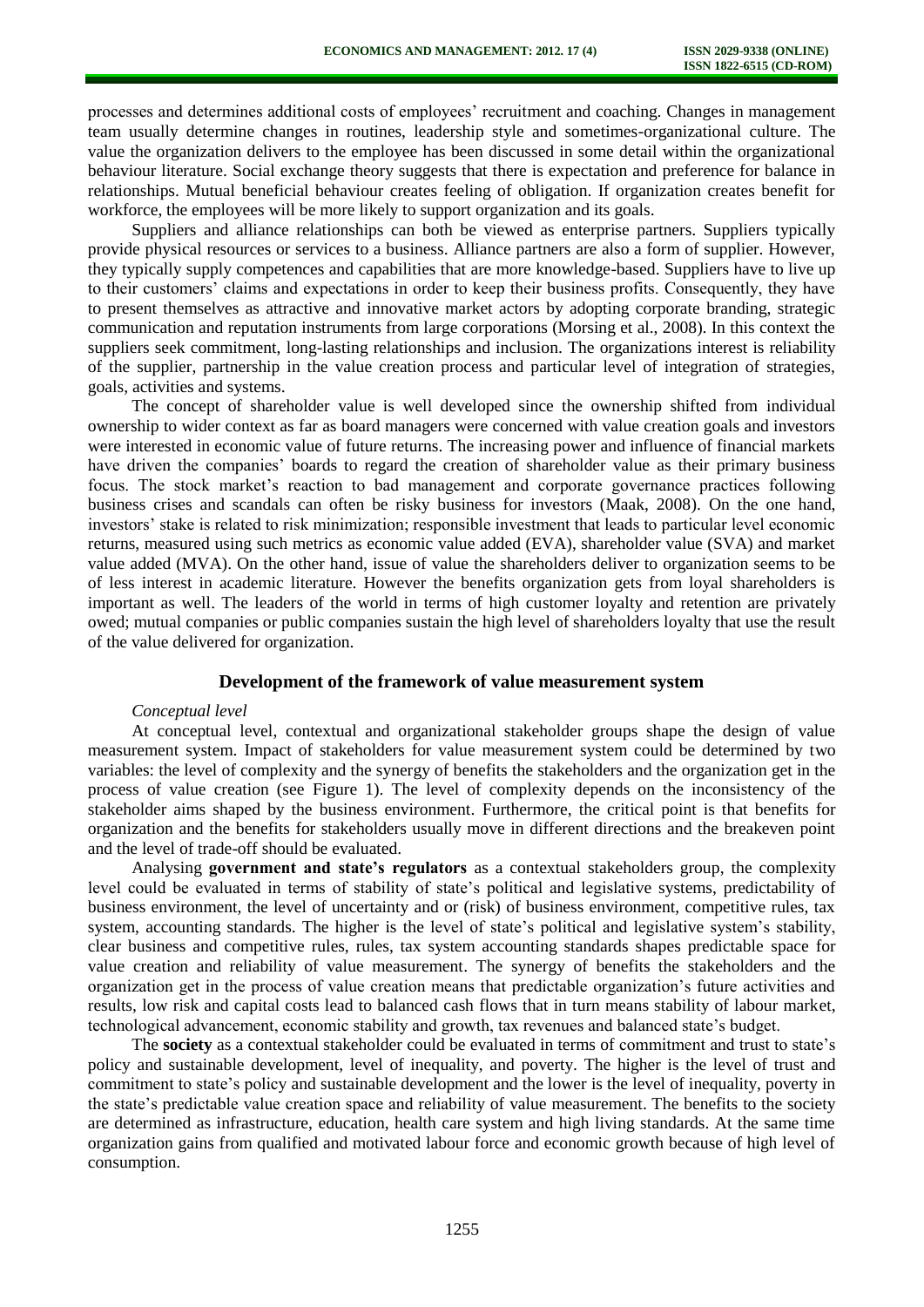#### **ECONOMICS AND MANAGEMENT: 2012. 17 (4) ISSN 2029-9338 (ONLINE)**

**ISSN 1822-6515 (CD-ROM)**



**Figure 1** Framework of value measurement system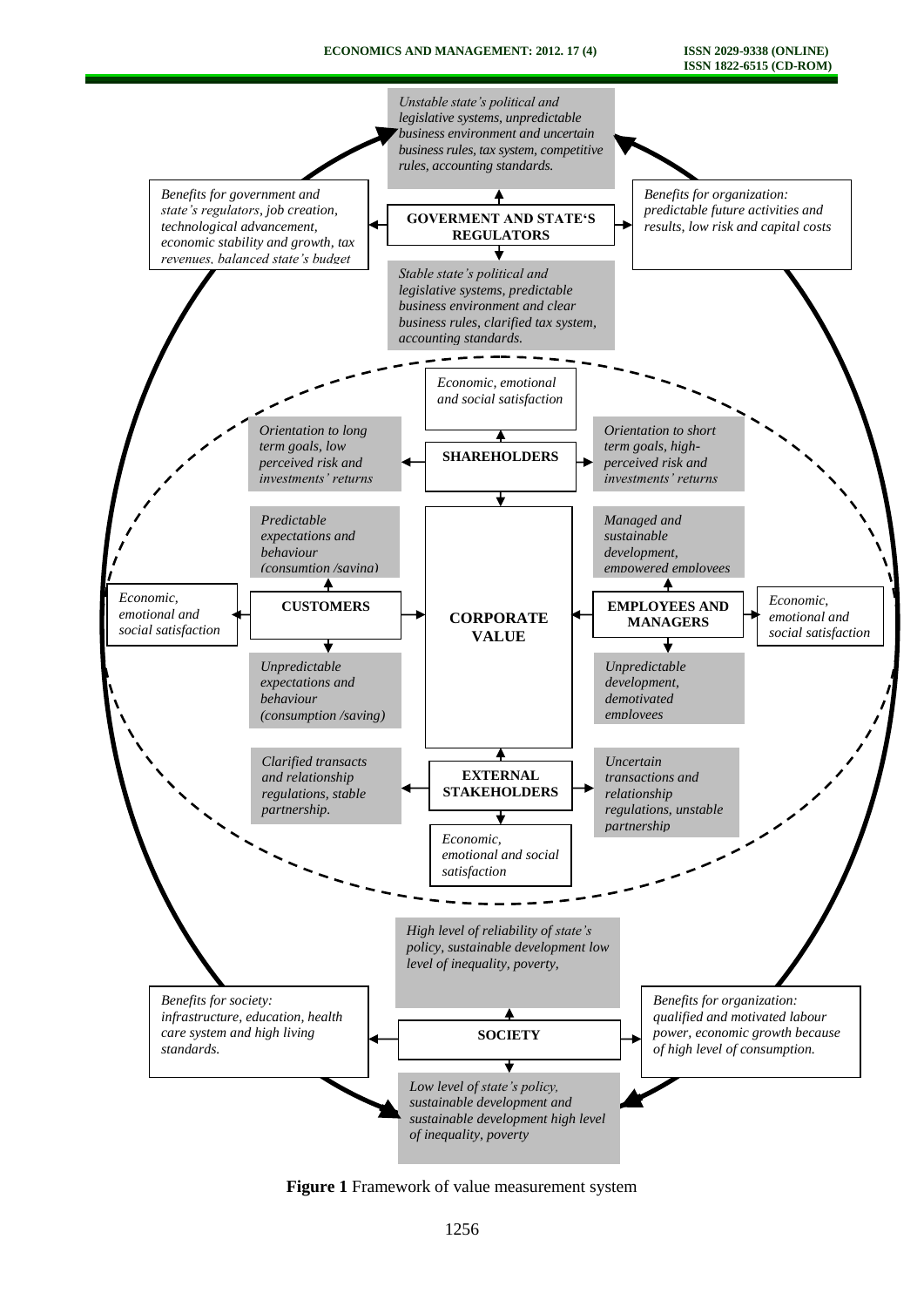**Customers** are the most controversial organizational stakeholders. From customer point of view consumption leads to economic, emotional and social satisfaction (features of products, the level of services quality, brand and etc.). However, from the corporate point of view, value creation for the customer means additional costs and, in turn, lower returns for organization. Therefore, the balance between investments in value creation for customers and the benefits for organization should be evaluated. Furthermore, the behaviour and expectations of customers shape the predictability of organization's development orientation to long term vs. short term goals, low vs. high perceived risk and investments' returns. Predictability of customers' behaviour and expectations could be evaluated in terms of tendencies to consume or to save in particular situation.

**Employees** are the most important internal drivers of value creation. Managed and sustainable development of labour force leads to innovations and effective processes that, in turn, create value for customers and organization itself. Unpredictable development of labour force could lead to economic, emotional and social satisfaction, but may not ensure the sustainable value creation of the organization. From the strategic point of view of it means that critical value creation factors could be missed and at the same time it does not lead to managed and sustainable development of organization. Furthermore demotivated employees could destroy the value by a single decision.

**External stakeholders** are suppliers, financial institutions and other partners that take part in the supply chain. Supply chain describes the flow of goods, services and information from initial sources of goods and services to the delivery of products to customers, regardless of whether those activities occur in the same organization or in others. The quality of the relations and stability of partnership depends on the consistency of partners' goals and harmonization of the transaction systems. Clearer transacts and relations lead to stable partnership, economic, emotional and social satisfaction for all participants in the supply chain and the lower level of complexity and vs.

**Shareholders** are the most important external drivers of value creation. Their expectations and perceived risk could be enabling or limiting factor of the prosperity of an organization. From one point of view, their economic, emotional and social satisfaction depends on the external environment and economic conditions. Furthermore shareholder orientation to long vs. short term goals shape organizations' strategies, goals, level of leadership and entrepreneurship. The more stable business environment is, the less risky and entrepreneurial investment and expected returns are. Orientation to long term goals leads to low perceived risk and investment returns, while the orientation to short term goals leads to high-perceived risk and investment returns.

### *Instrumental level*

The theoretical background introduces the main concepts applied in research and establishes links between the modern shareholder theory and the measurement system. Presented analysis revealed the heterogeneity of value conceptions and value understanding from different stakeholders' point of view. Value measurement system is an instrument for governance, achievement of goals and performance management. Modern conception of value determines that value measurement system depends on organization's context or external environment. Creation or development of value measurement system is a significant challenge to company's managers. Managers need to reach a trade-off between the various interests of different stakeholders; it means that there is not one singular corporate goal. Nowadays performance should achieve more goals than just maximizing shareholders' wealth. Stakeholder approach determines the understanding of the organizational and contextual value factors, as the drivers of measurement processes and the level of interpretation of the results. The measurement system and processes depend on valuation perspectives (organizational or contextual) and selected stakeholders' type ("dynamic and interactive" or "static and controlled").

Value measurement system, its structure, measurement aspects and measures are directly influenced by stakeholders' type, their goals, relationships between them and expected benefit. Table 1 presents value measurement system patterns according stakeholder groups. Selection of the main stakeholders depends on the organization's type (corporate or public), goals (economic, emotional and social satisfaction) and governance type (contract, corporate, socio-political, network). Complexity of interaction of different stakeholders depends on the number of interest groups and on the level of inconsistence of their goals. Stakeholder goals and their complexity determine the complexity of the measurement system, measured aspects and measures.

It should be noted that the creation or development of the value measurement system is limited by the competence of top managers, financial resources and time perspective.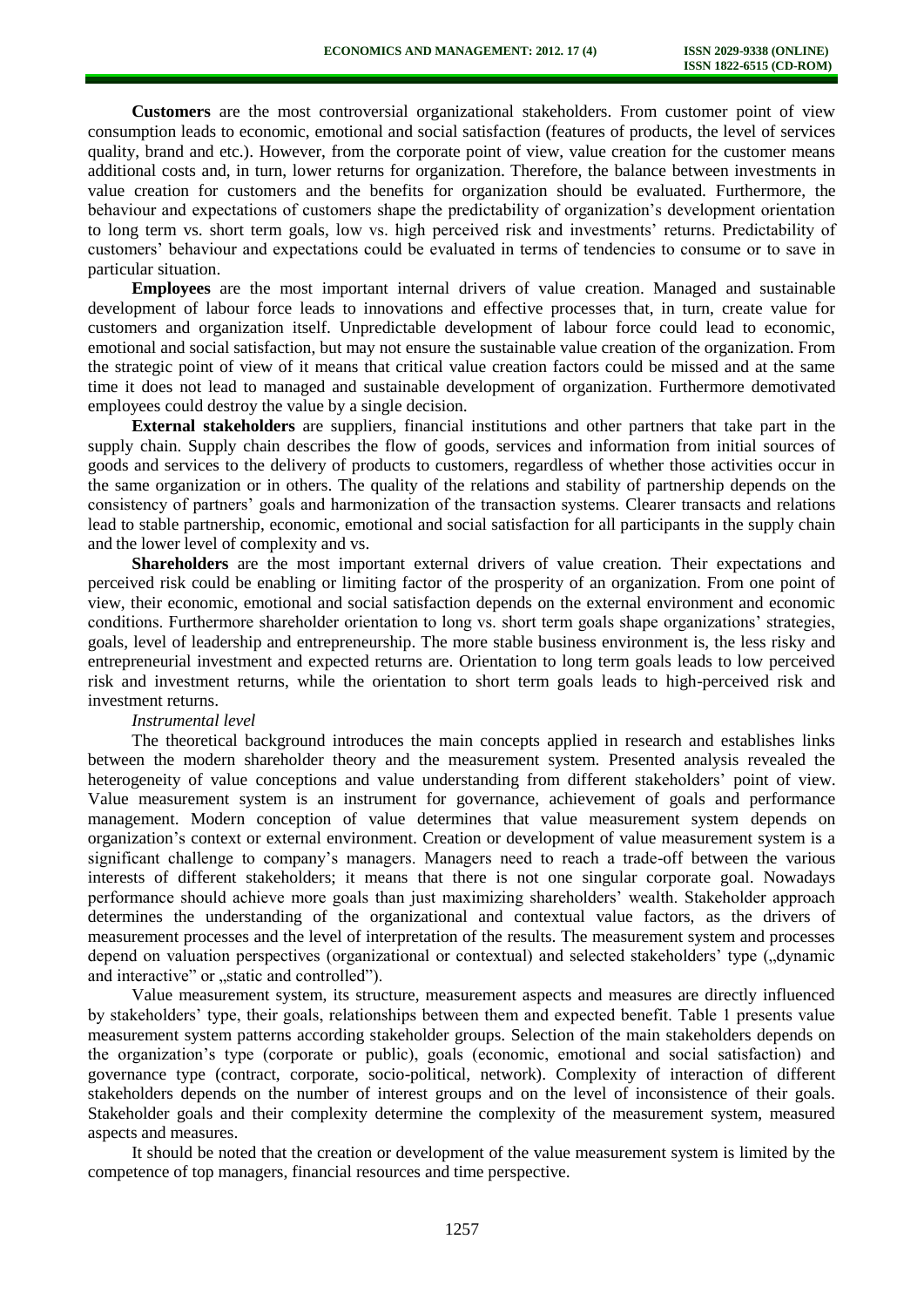# **ISSN 1822-6515 (CD-ROM)**

|                                         |                                                                                                                  | <b>Organization's point of view</b>                               |                                                                                                          |                                                                                                                                    | <b>Stakeholders point of view</b>                                 |                                                                                                  |                                                                                                                                                                                                                              |
|-----------------------------------------|------------------------------------------------------------------------------------------------------------------|-------------------------------------------------------------------|----------------------------------------------------------------------------------------------------------|------------------------------------------------------------------------------------------------------------------------------------|-------------------------------------------------------------------|--------------------------------------------------------------------------------------------------|------------------------------------------------------------------------------------------------------------------------------------------------------------------------------------------------------------------------------|
| <b>Stakeholders</b>                     | <b>Conception of</b><br>valuation                                                                                | <b>Measured aspects</b>                                           | <b>Measures</b>                                                                                          | <b>Impact on</b><br>organization's<br>value                                                                                        | <b>Measured</b><br>aspects                                        | <b>Measures</b>                                                                                  | Impact on stakeholder's<br>benefit                                                                                                                                                                                           |
| Government<br>and state's<br>regulators | Economics,<br>evolutionary economics                                                                             | <b>Business</b><br>environment, risk                              | Growth, interest ratio,<br>inflation ratio,<br>labour productivity                                       | Risk level, cost of<br>resources, cost of<br>debt, cost of<br>weighted capital,<br>market value                                    | Economic growth                                                   | Debt-to-GDP,<br>tax revenues, balance,<br>labour productivity,<br>unemployment ratio             | Job creation, technological<br>advancement, infrastructure                                                                                                                                                                   |
| Society                                 | Public management,<br>Economics, Marketing                                                                       | Living standard<br>(lifestyle and<br>values),<br>consumption      | Price index, demand of<br>products or services                                                           | Mix of products,<br>sales volume, cash<br>flows                                                                                    | Human and<br>sustainable<br>development<br>inequality,<br>poverty | Minimum and<br>average monthly<br>wage, Human<br>development index<br>(HDI), Gini<br>coefficient | Lifetime, education,<br>revenue/consumption,<br>reputation of country                                                                                                                                                        |
| Other external<br>stakeholders          | Strategic management,<br>supply chain<br>management,<br>operational<br>management,<br>Relationship<br>management | Availability of<br>resources (non-<br>financial and<br>financial) | Transactional cost, terms<br>and forms of payment                                                        | Cost, profit and<br>cash flows                                                                                                     | <b>Business and</b><br>partnership<br>development                 | Market share, sales<br>volume,<br>profit                                                         | Business continuity,<br>liquidity, profitability,<br>loyalty of business partners,<br>performance predictability                                                                                                             |
| Employees/man<br>agers                  | Human resource<br>management,<br>Relationship<br>management                                                      | Staff efficiency, staff<br>satisfaction                           | Innovations of products,<br>management,<br>communications,<br>efficiency, employee<br>satisfaction index | Innovations.<br>operation cost, sales<br>and cost level.<br>profitability and<br>liquidity                                         | Employee's<br>value,<br>Employee's<br>satisfaction                | Salary,<br>Growth of<br>competence                                                               | Employee's value (financial<br>and nonfinancial benefits),<br>value in labour market                                                                                                                                         |
| Customers                               | Marketing, Relationship<br>management                                                                            | Customer<br>satisfaction and trust,<br>customer equity            | Share of spending, repeat<br>purchase, loyalty, customer<br>satisfaction index                           | Market share,<br>sales volume and<br>growth, profitability<br>(customer lifetime,<br>customer equity,<br>nonfinancial<br>outcomes) | Customer's value                                                  | Product's attributes<br>and prices                                                               | Economical, emotional and<br>social satisfaction.<br>Reliable products, good<br>price, appropriate terms of<br>payment, developed<br>customer knowledge and<br>needs (new products, new<br>communications forms,<br>$etc.$ ) |
| Shareholders                            | Accounting, Strategic<br>management<br>accounting, Finance<br>management                                         | Corporate value,<br>Capital adequacy,<br>Stability of company     | BV, DCF, MVA, EVA,<br>etc.                                                                               | Cost of equity,<br>growth of company,<br>investment amount,<br>profit, company<br>value                                            | Return on<br>investment                                           | ROI, ROE, P/BV,<br>MVA, CFROI, FCFF,<br><b>TSR</b>                                               | Total shareholder return,<br>share value, quality of<br>investment and portfolio<br>value                                                                                                                                    |

**Table 1.** Instrumental level of value measurement system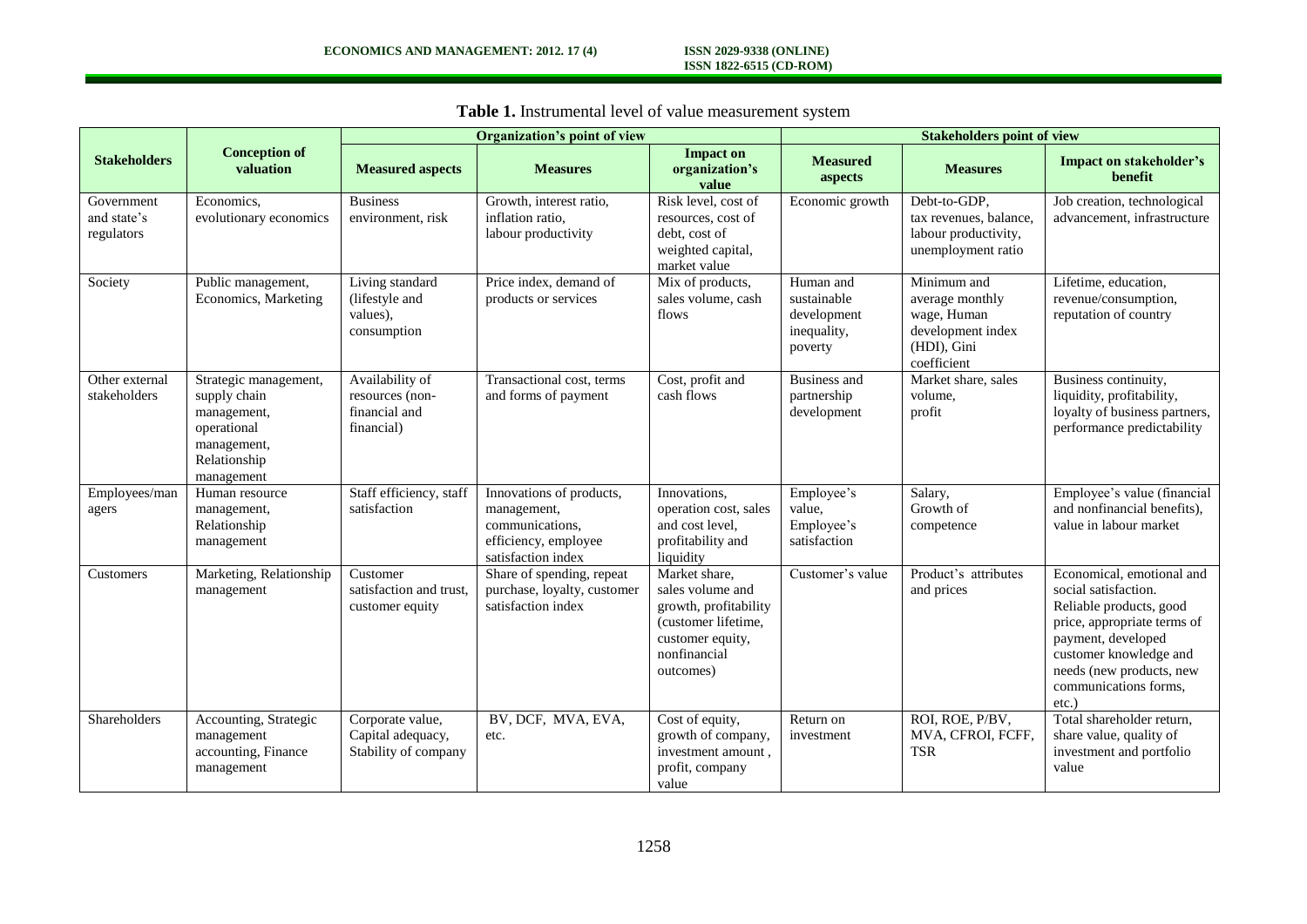# **Conclusions and implications for future research**

Heterogeneity of value conception could be determined in terms of variety of theories it is derived from. Financial management aims to measure and manage shareholders value; marketing theories pay attention to customers' value, labour economy and human resource management points out the understanding of employee value. The shift to a broader perception of organizational roles and responsibilities beyond profit maximization developed recognition of value and benefits for society.

Modern stakeholder theory is based on assumptions that interest groups could be conceptualized as "dynamic and interactive" or "static and controlled" categories. The shift indicates a move from a static and instrumental perception of stakeholders as groups who can be "managed", towards a notion of stakeholders as groups involved in dynamic interaction with post-bureaucratic and networked organizations.

The main stakeholders could be classified into two broad interactive groups: contextual and organizational. Contextual stakeholders are society, government and state's regulators. They are passive in relation to a particular organization's activities and value creation, but shape the external environment and business conditions. The organizational ones are shareholders, customers, suppliers and employees. The organizational stakeholders are active in relation to particular organization's activities and value creation process. The complexity of interaction between different stakeholders depends on the number of interest groups and on the level of inconsistence of their goals. The complexity level of the aims and interests of those groups and the intensity of interaction between them determine the place where value could be created.

Value measurement at conceptual level could be analysed as a set of objective and subjective factors, which determine the understanding of value and its components, the assumptions for measurement process and the level of interpretation of the results. Its structure, measurement aspects and measures are directly influenced by stakeholder type, their goals, relationships between them and expected benefit. From instrumental point of view, measurement system and processes depend on valuation perspectives (organizational or contextual) and the selected groups of main stakeholders ("dynamic and interactive" or "static and controlled").

Theoretical framework of value measurement system and its instrumental realization should be tested empirically. The empirical validation could be realized combining quantitative and qualitative methods. The factors that shape the complexity level of relations between different stakeholder groups and relations between different value components should be evaluated empirically at the conceptual level. The perspectives and aspects of measurement and a set of measures should be validated at instrumental level as well. The limitations of the developed framework of value measurement system are the variety of value components, valuation perspectives and measures that complicate the correctness of the research methods and reliability of their application. The complex database is limited as well.

#### **References**

- 1. Anderson, James C., Narus, James A., Van Rossum, Wouter (2006). Customer Value Propositions in Business Markets. Harvard Business Review, March 2006, Vol. 84, Issue 3, 91-99.
- 2. Berman, E. M., & West, J. P. (2012). Public Values in Special Districts: A Survey of Managerial Commitment. Public Administration Review, 72(1), 43-54.
- 3. Berrone, P., Cruz, C., Gomez-Mejia, L. R., & Larraza-Kintana, M. (2010). Socioemotional Wealth and Corporate Responses to Institutional Pressures: Do Family-Controlled Firms Pollute Less? Administrative Science Quarterly, 55(1), 82-113.
- 4. Bowman, C., & Ambrosini, V. (2010). How value is created, captured and destroyed. European Business Review, 5(22), 479-495.
- 5. Calton, J.M. and Kurland, N.B. (1995), "A theory of stakeholder enabling: giving voice to an emerging postmodern praxis of organizational discourse", in Boje, D.M., Gephart, R.P. and Thatchenkery, T.J. (Eds), Postmodern Management and Organization Theory, Sage, London, pp. 154-177.
- 6. Chakraborty, G., Srivastava, P., & Marshall, F. (2007). Are drivers of customer satisfaction different for buyers/ users from different areas? Journal of Business and Industrial Marketing, 1(22), 20-28.
- 7. Christensen, L.T., Morsing, M. and Cheney, G. (2008), Corporate Communications: Convention, Complexity, and Critique, Sage, London
- 8. Fisher, J., & Grant, B. (2012). Beyond Corporate Social Responsibility: Public Value and the Business of Politics. International Journal Of Business & Management, 7(7), 2-14.
- 9. Foster, D. & Jonker, J. (2005). Stakeholder relationships: the dialogue of engagement. Corporate Governance: The International Journal Of Effective Board Performance, 5(5), 51-57.
- 10. Freeman, R.E. (1984), Strategic Management: A Stakeholder Approach, Pitman/Ballinger, New York, NY.